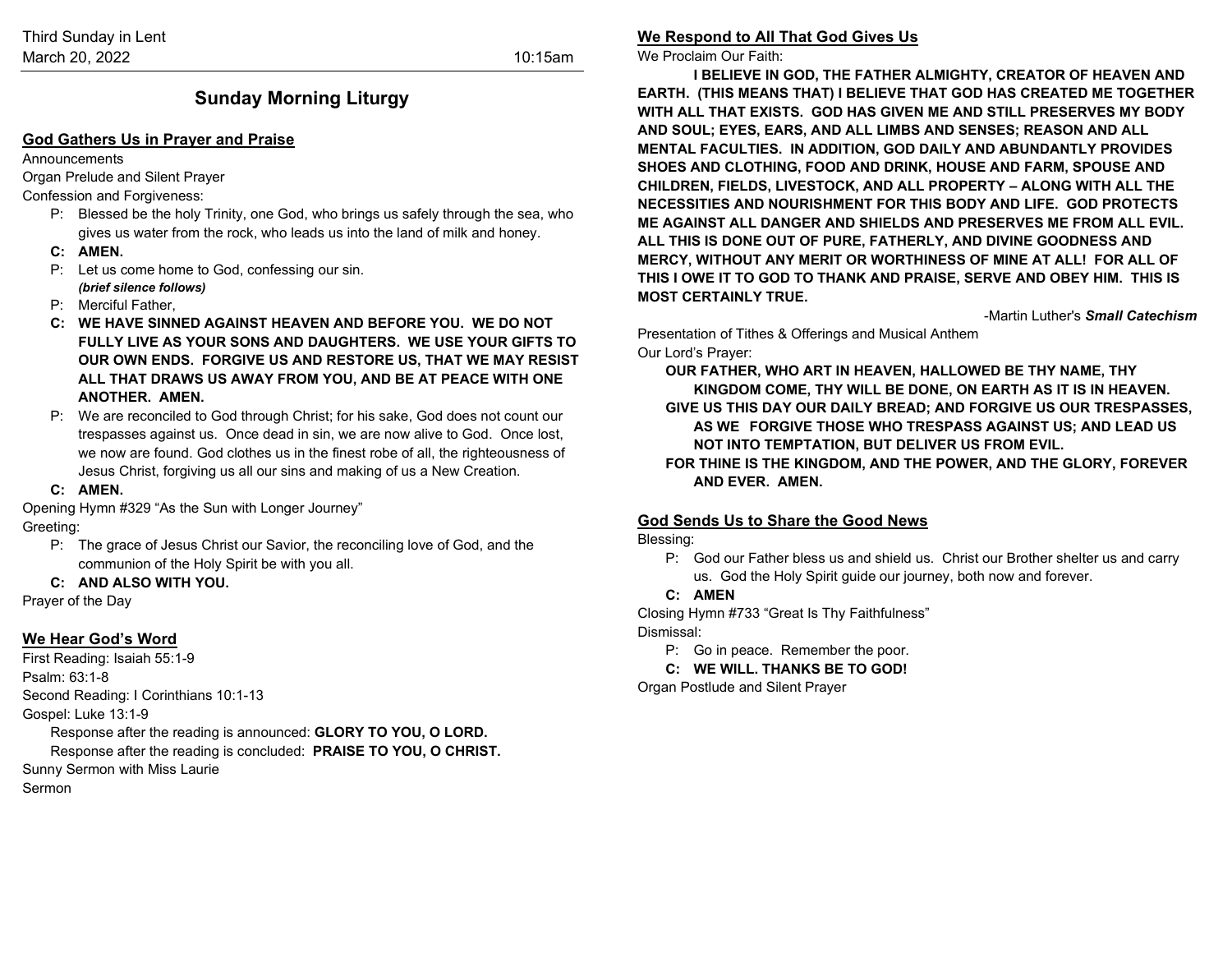## **Saint John's Evangelical Lutheran Church**

**Berrysburg, PA 717-362-9519**

**[stjohnhillchurch@frontier.com](mailto:stjohnhillchurch@frontier.com) | [www.stjohnhillchurch.org](http://www.stjohnhillchurch.org/)**

### **Our Mission**

*St. John congregation, responding to the call of the Holy Spirit through the Gospel, unites together to preach and teach the Word, administer the sacraments, and carry out God's mission. With God's guidance and grace, we strive to boldly proclaim by word and action the reconciling Gospel of Jesus: Working together for justice and peace, and caring for those in need in our community and world. We invite everyone to join us wherever you are on your faith journey.*

### *Adopted December 8, 2013*

## **Serving Today**

| The Rev. Thomas G. Bruner. Jr. | Pastor                    |
|--------------------------------|---------------------------|
| Laurie Little                  | Young Christians Minister |
| Judy Ferree                    | Organist                  |
| Reyann Cheatham                | Lector                    |
| Roy Henry                      | Council President         |

For the month of March, our *Celebrate* lectionary bulletin inserts are sponsored by Robert and Faye Weaver thanking God for his presence in their lives. Our family is so blessed with God's Love and Guidance each day!! Our support of *Tree 4 Hope* is sponsored by Carol and Dale Hassinger to the Glory of God, and in Thanksgiving for a Happy and Healthy Christian Family. Our support of one pastor for one month in the *Konde Diocese of the Evangelical Lutheran Church in Tanzania* is sponsored by Dana and Chris Klouser to the Glory of God in honor of our children's birthdates (February 20 and March 8).

Welcome to all who are worshipping with us this morning. If you are a visitor, please sign our guest book in the foyer, and please worship with us again and join in other congregational family activities!

# **Today, Sunday, March 20**

- Adult Bible Study (On Zoom)
- 9am SONDay Celebration (In-Person) Masking and safe distancing are required for everyone present – both adults and young persons – to do our best to protect our (unvaccinated per current guidelines) younger congregational family members!
- 9am Confirmation Class (In-Person)
- 9am Youth Group Bible Time (In-Person)
- 10:15am Worship, Including a *Sunny Sermon* and Celebration Time with Miss Laurie for Young Persons In-Person (In-Person and On Zoom) – In keeping with the most recent guidance from the Centers for Disease Control and Prevention for Dauphin County, masks are no longer required for anyone gathering upstairs for worship, but they remain an option for everyone.

# **Monday, March 21**<br>8-9:30am Pastor

- Pastor Tom's Office Hours
- 7pm Upper Dauphin Conference Spring Assembly at Messiah Lutheran, Fisherville

# **Tuesday, March 22**

Pastor Tom's Office Hours 6:15pm Property Committee Meeting

### **Wednesday, March 23**

8am-12pm Pastor Tom's Office Hours 7pm Community Worship for Lent at Trinity United Methodist Church, Elizabethville

### **Thursday, March 24**

8am-12pm Pastor Tom's Office Hours

### **Friday, March 25**

8-9:30am Pastor Tom's Office Hours

### **Saturday, March 26**

Pastor Tom's Weekly Day Off

### **Next Sunday, March 27**

Fourth Sunday in Lent

- 9am Adult Bible Study (On Zoom)<br>9am SONDav Celebration (In-Pers
- SONDay Celebration (In-Person) Masking and safe distancing are required for everyone present – both adults and young persons – to do our best to protect our (unvaccinated per current guidelines) younger congregational family members!
- 9am Confirmation Class (In-Person)
- 9am Youth Group Bible Time (In-Person)
- 10:15am Worship, Including Hunger Appeal Kickoff and Camping Sunday Temple Talks and Celebration Time with Miss Laurie for Young Persons In-Person (In-Person and On Zoom) – In keeping with the most recent guidance from the Centers for Disease Control and Prevention for Dauphin County, masks are no longer required for anyone gathering upstairs for worship, but they remain an option for everyone.

11:15am Youth Group Take-Our Spaghetti Dinner

### *Camp Sunday:*

Throughout the month of March we are celebrating Summer Camp opportunities at Nawakwa and Kirchenwald, members of the Lutheran Camping Corporation who St. John supports. Have you thought about sending your child to Summer Camp? Maybe you have considered Family Camp? Visit the camp table just inside the church entrance for information on both camps and how to register. See your official CampPerson, Amy Gehring, if you have any questions. Our celebration of Summer Camp will end with "Camp Sunday" on March 27. On that day be sure to sport your camp "swag." Wear your favorite summer camp t-shirt, hoodie or hat. No apparel? Bring your favorite summer camp water bottle, mug, lanyard or draw string bag. You get the idea. Your camp "swa"g can be from any Summer Camp, including Camp Mount Luther or Camp Hebron.

\*And just for fun, a camp basket will be awarded to one person drawn from a raffle at the end of "Camp Sunday.*" How can you be included in the raffle?* 

- *1. Ask your CampPerson a question related to summer camp. (limit 1 ticket per person)*
- *2. Visit your CampPerson to show off your summer camp "swag" on "Camp Sunday." (1 ticket for every item on you—items cannot be shared with others)*
- *3. Register for camp and submit with payment by March 27. (3 tickets per registration—Family Campers get 2 tickets for every family member registered!)*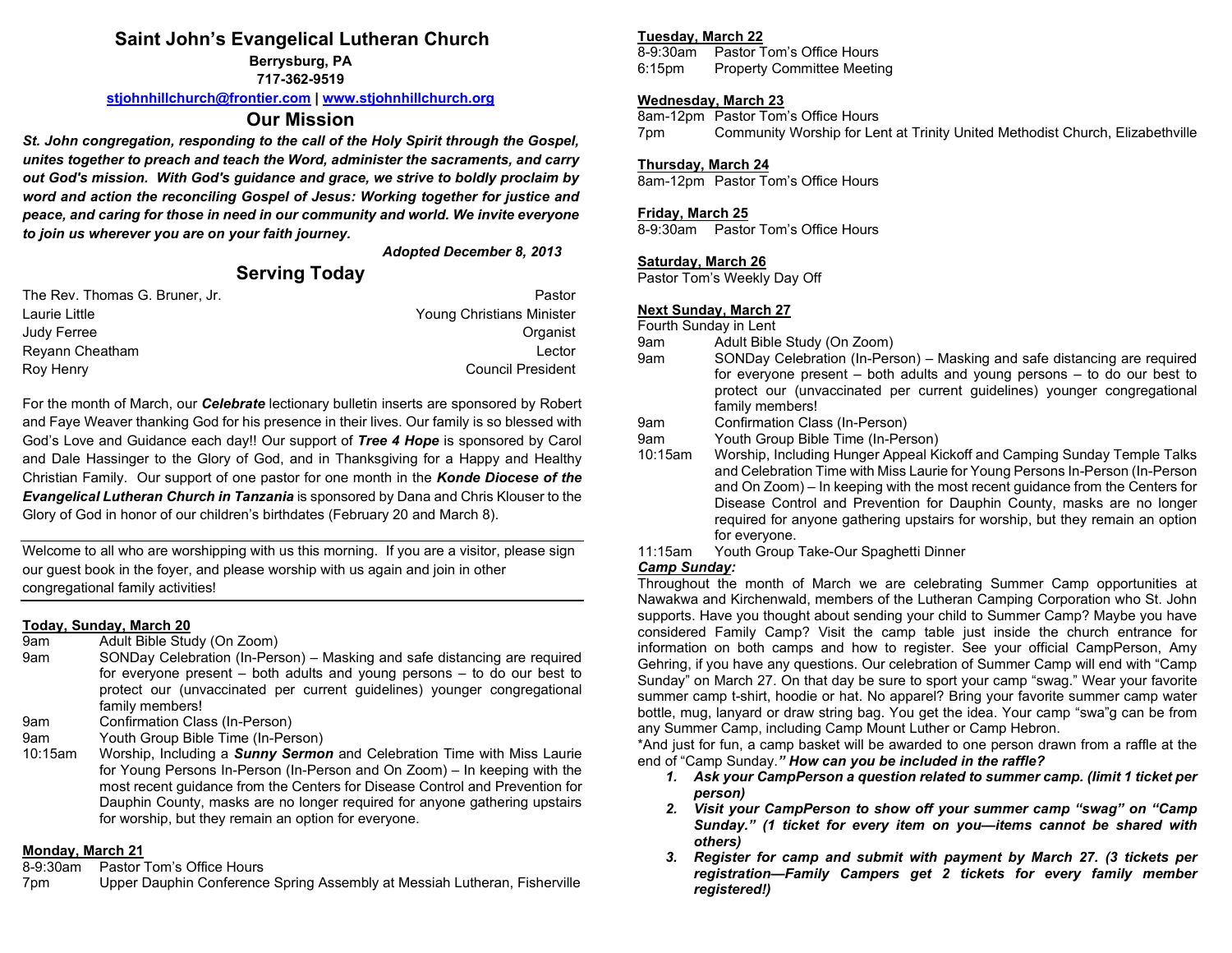### **Looking Ahead**

Pastor Tom will be leading an Inquirer's Class on Tuesday, March 29, from 7:30 to 9:00 P.M. This class is designed for folks who are interested in joining our congregational family, folks who are trying to figure out if this is where God might be guiding them to a faith home, and folks who are already a part of the congregational family but would like to have a bit of a refresher in the basics of Lutheran Christian history and belief. Simply speak with Pastor Tom any time before March 29 to sign up. New members will be received during morning worship on a Sunday in April to be determined.

**Please join us for upcoming Book Group Discussions on Zoom!** Call or email Ann 717.362.7895 [rahbruner@gmail.com](mailto:rahbruner@gmail.com) if you need a book or have any questions. Copies of the book should be available on the bench under the bulletin board in the foyer. Next up – Monday, April 4, at 6:30 P.M.: **And Then You Loved Me** by Inglath Cooper. And looking ahead to next month: May 2 **American Harvest** by Marie Mutsuki Mocket. Hope to see you there!

Our spring session of Midweek Bible Study will get underway on **Wednesday, April 27**, and will continue through the end of May, wrapping up just before the Memorial Day weekend. We will meet each week from 6:30 to 8:00 P.M., with the exact format and location to be determined. We will spend these weeks of the Easter Season delving into the 150 prayers, songs, liturgies, and poems which make up the Book of Psalms, under the guidance of ELCA pastor and consultant the Rev. Dr. Joana Elise Brown and her guidebook *Songs of the Faithful: Studies in Psalms*. The Book of Psalms displays the highest highs and the lowest lows of the life of faith, along with everything in between and we will read through them all during the course of the study, while focusing on six psalms in particular which we will read in worship later in the summer. No previous Bible study experience is required – only an interest and enthusiasm to study, reflect on, and (as you are comfortable doing so) discuss God's Word together. So that the correct number of study books can be ordered for our study in a timely fashion, please register in advance (by contacting Pastor Tom in whatever way is easiest for you) **no later than Sunday morning, April 3**.

If you are an Amazon.com shopper, our congregation is registered with the "Amazon Smiles" program, whereby Amazon donates one half of one percent of your purchase amount to a charitable organization that you select. Please note that, to qualify, your purchase has to be made through the "smile" side of things, to which you will find a very easily identifiable link from the main part of the Amazon.com website. (Once there, it can be a bit tricky to pick out our congregational name from all of the "St. John's" – look for **St John Evangelical Lutheran Church, Berrysburg, PA**. Once you have selected us the first time, we will automatically be designated each time you shop and you won't need to redo the search.) All monies received in this way will be automatically deposited for use in the Current Fund.

Containers are located in the foyer for food donations for the food pantry at the Upper Dauphin Human Services Center in Lykens. Please drop off non-perishable food items at any time and, as the contributions add up, deliveries will be made to the pantry by **Larry Gessner**. Thank you!

If you are not currently comfortable taking part in in-person worship, there are *three* very simple options for giving your tithes and offerings. You are welcome to 1. mail your offering to the church (PO Box 270, Berrysburg, 17005-0270) or 2. drop it by the church and place it in the red plastic tub that is prominently visible in the Sunday School Room, on the table just outside Pastor Tom's office door. In addition, 3. if neither of those is easily done, you may wish to contact your bank about setting up an automatic payment, as some of our congregational family members also have done, whereby the offering you direct is sent by your bank as a check mailed directly to the church. In all cases, Pastor Tom will then see that all offerings received get securely passed along to our counters.

#### **Hospitalized/Residing in Senior Living/Dealing with Acute Illness**

- **Judy Cheatham** –Rm. #47B, Cadia Healthcare, 900 Van Buren Street, Annapolis, MD 21403
- **Janet Denlinger** UPMC West Shore Hospital
- **Timothy Enders** Rm. #336, Geisinger St. Luke's Hospital, 100 Paramount Blvd, Orwigsburg, 17961
- **Jane Grosser** Rm. #705, Northern Dauphin Nursing and Rehab. Center, Millersburg, 17061
- **Warren Hassinger** Rm. #103 Connections Unit, Providence Place of Pottsville, 2200 First Avenue, Pottsville, 17901
- **Marzette Hoffman** Rm. #805, Northern Dauphin Nursing and Rehab. Center (Back in Her Room After Recovering from Effects of Long COVID)
- **Cora Mace –** Rm. #3647, Roosevelt 3, Masonic Health Care Center, 600 Freemason Drive, Elizabethtown, 17022
- **Joyce Matter** Rm. #128, Commonwealth Senior Living at Harrisburg, 150 Kempton Avenue, Harrisburg, 17111 (717.909.0417)
- **Ken Nace** At Home, Undergoing Chemotherapy Treatment for Cancer
- **Donna Rabenold** At Home, Undergoing Second Phase of Chemotherapy for Breast Cancer
- **Doris Schaffer** At Home on Hospice Care